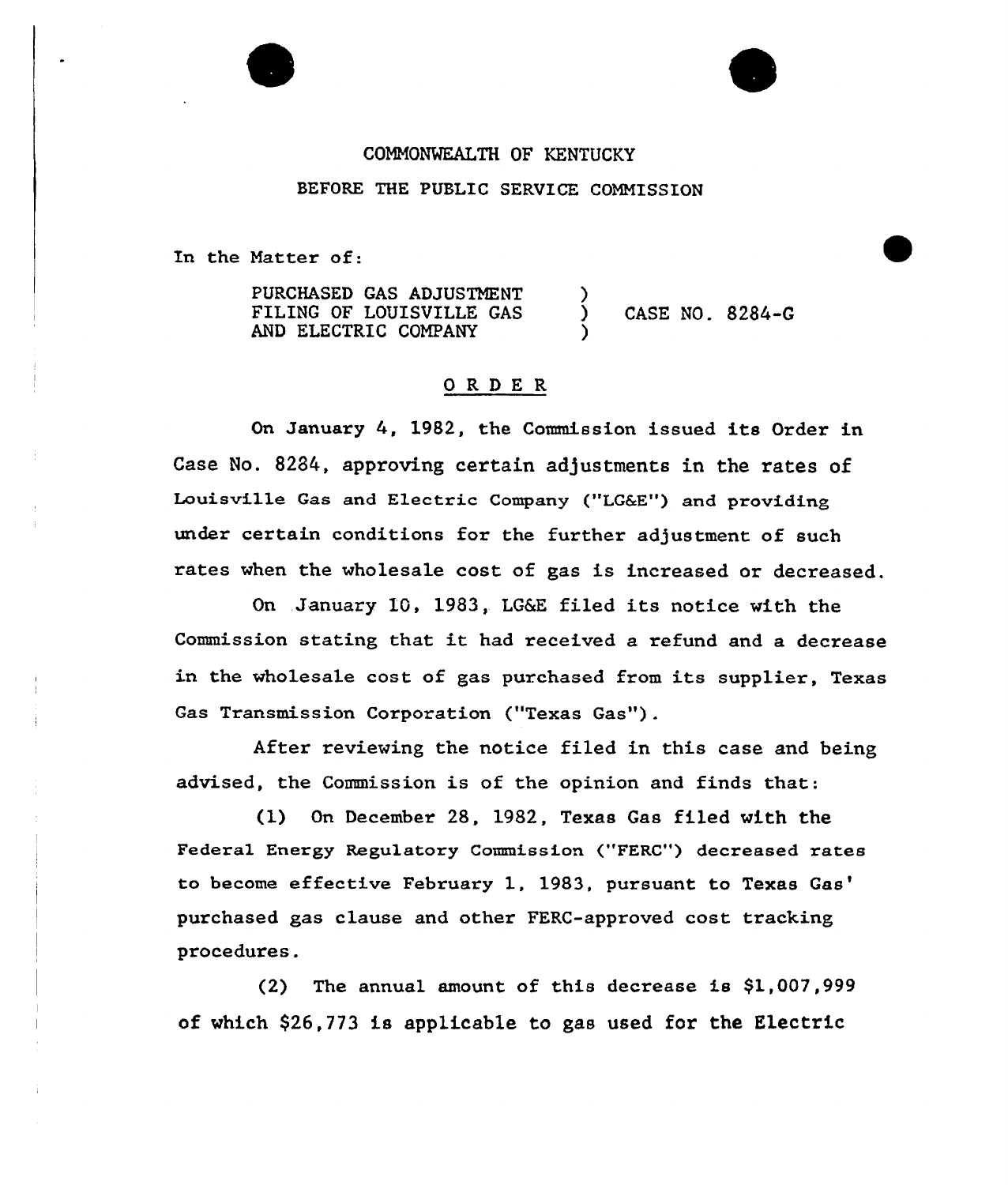

Department fuel and \$981,226 is applicable to LG&E's gas customers. The result is a downward adjustment in the purchased gas adjustment of 1.82 cents pex Ncf, ox .182 cents pex 100 cubic feet, and is proper to give effect to the Texas Gas decrease.

(3) LG&E has been notified by Texas Gas that it will be receiving a refund as a result of a December 17, 1982, filing by Texas Gas with PERC to reflect a downward modification in the rates of one of Texas Gas' pipeline suppliers, United Gas Pipeline Company, effective August 1, 1982. Since the reduced rate was incorporated into the Texas Gas rate revision effective November 1, 1982, the downward modification of rates applies only to gas purchased by LG&E during the months of August, September and October 1982.

(4) The effect of the Texas Gas filing, as applied to LG&E's purchases for August, September and October 1982, results in an estimated refund of \$76,545, as measured against. actual billings. Of that estimated refund, 92,001 is applicable to gas used as Electric Department fuel, leaving \$74,543 applicable to LG&E's gas customers. LG&E proposes to increase by such amount the refundable balance from Case No. 7799-D, thereby extending that refund factor further into the winter season when customers are receiving their largest bills. LG&E also proposes to adjust the refundable amount of 974,543 upward or downward, as the case may be, when such refund is actually received.

 $-2-$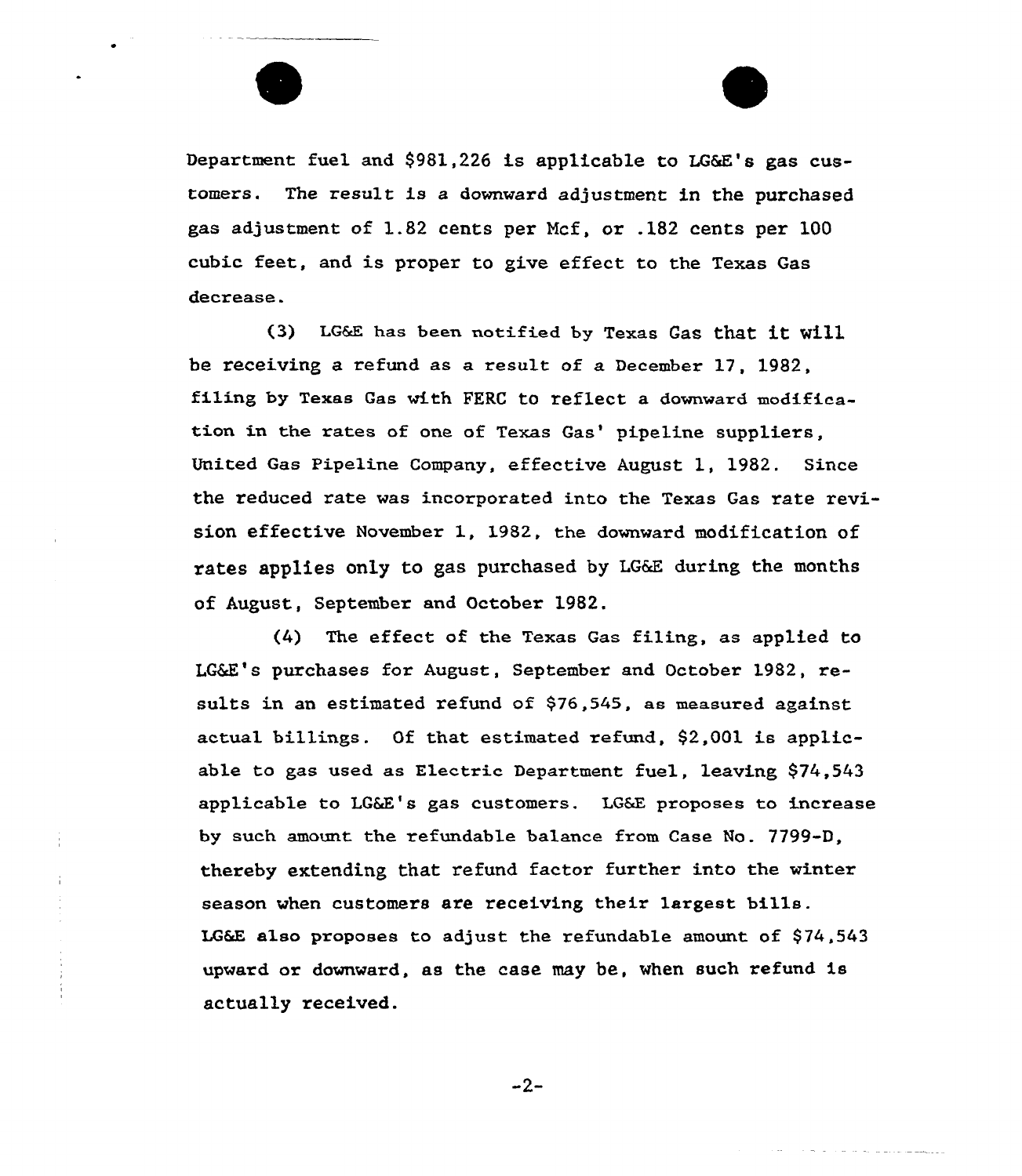



February 1, 1983.

IT IS FURTHER ORDERED that LG&E shall increase the refundable amount allowed in Case No. 7799-D to reflect a refund to be received from Texas Gas in the amount of \$74,543. LG&E shall adjust the refundable amount upward or downward, as the case may be, when such refund is actually received.

IT IS FURTHER ORDERED that, within 30 days after the date of this Order, LG&E shall file with this Commission its revised tariff sheets setting out the rates approved herein.

IT IS FURTHER ORDERED that for the purpose of the future application of the purchased gas adjustment clause of LG&E the base rate fox purchased gas shall be:

|                              | Monthly Demand<br>Charge | Commodity<br>Charge |
|------------------------------|--------------------------|---------------------|
| Texas Gas Transmission Corp. |                          |                     |
| Rate G-4                     | \$6.90                   | $364.62$ ć          |

 $-3-$